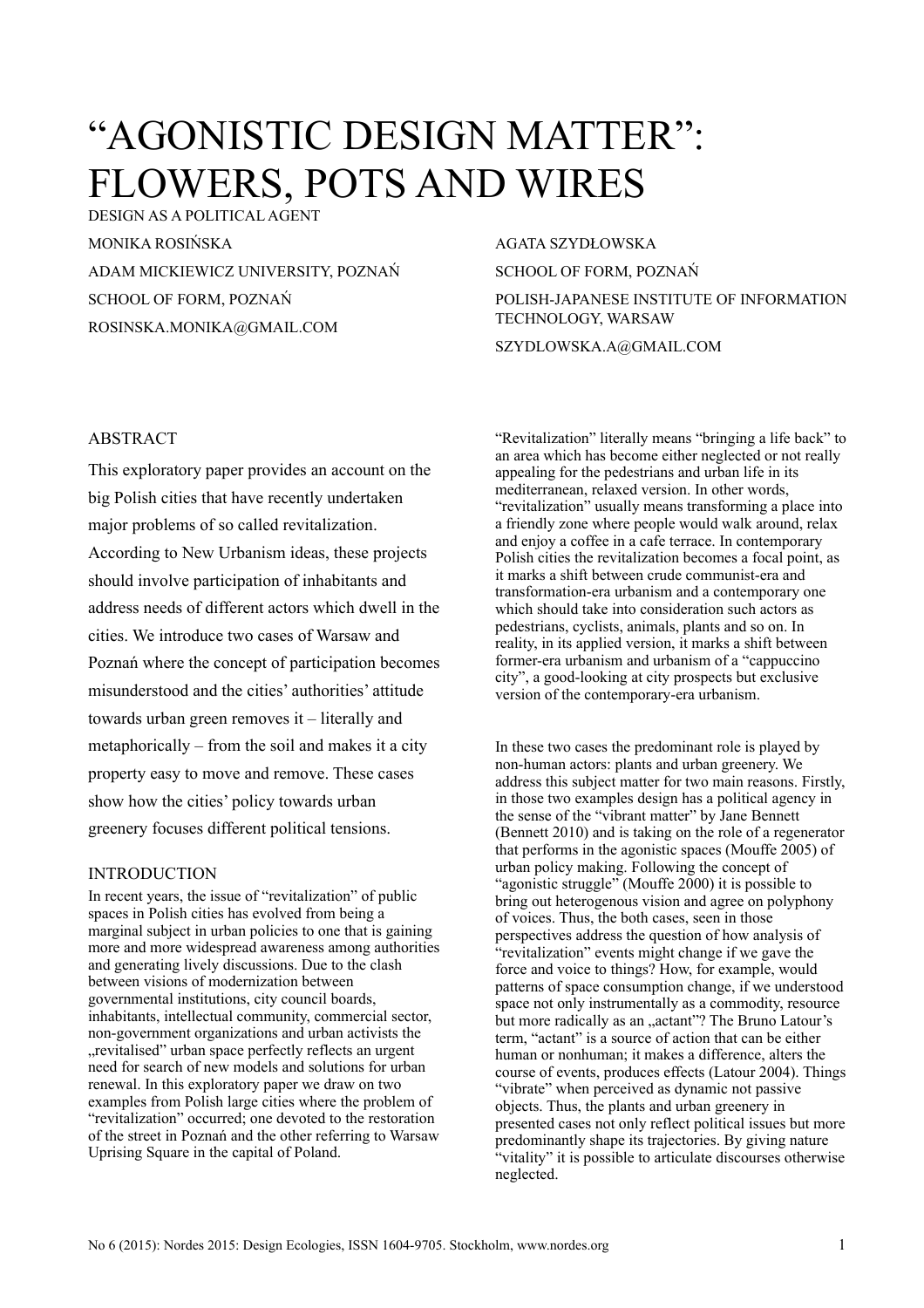Secondly, while the ideas associated with the New Urbanism as well as the Everyday Urbanism, the renaissance of urban renewal policies demand to plan and implement changes that meet social needs of inhabitants through enlightened design, urban policymakers use the public engagement, contribution and participation cynically, in return offering the caricature of urban renewal. In both cases, the idea of ... revitalization" of the city centre sustained by the policy-makers fails to respond to everyday practices and remains deaf to inhabitants desires, their daily routines and needs to engage with the urban greenery. This particular fondness for the quasi-cosmopolitan idea of order and aesthetics contradicts the way the city centre in both cases operates through the mutual interaction among human and nonhuman elements. The real urban re-design would need to follow more materiality-based actors in order to avoid reproducing the politics of urban planning according to modernist principles. As the cases show the new urban policies should be built not only on citizen involvement and participation, but take into consideration the complex relationships and networks of human and nonhuman actors.

# SAINT MARTIN STREET IN POZNAŃ

Święty Marcin Street (Saint Martin Street) in Poznań have always reflected the historical, socio- cultural and economic transformations of the city; its beginnings, the Period of the Partitions, time during wars, period under the communist regime, and the political transformation into democratic, capitalist and cosmopolitan reality. Today the street gives the greatest evidence of the city's urban policy and epitomizes its particular interests that often are to exclude inhabitants, and other actors from the process of making the city. This claim can be well illustrated by the outcome of a programme that was devoted to the urban restoration and renewal of the street. One of the institutional residents of the street CK Zamek (Zamek Centre Culture) was indicated by the municipal executive board of Poznań as the coordinator of the activities that would lead to desired changes.

Throughout the history, the CK Zamek took the responsibility of creating and implementing actions aimed towards the street revival (i.e. organising the Name Day of the Street, running debates referring both directly to the situation of the street and to a wider framework of the discussions about the city of Poznań). Thus CK Zamek also entered the "Integrated Programme of Restoration and Development of the city centre of Poznań for years 2014-2030" and became institutionally responsible for developing scientific proposals to be included in the programme. The document was supposed to come into existence in November 2014 and refer to the assumptions adopted by the city council in 2013 which were based on social consultations conducted by the sociologist from the Institute of Sociology at Adam Mickiewicz University as well as conclusions drawn from public debates on development and restoration of the city centre organized

together with local housing estates councils, nongovernment organizations and urban movements' activists.

The basic objective of the planned programme was to bring long-lasting sustainable socio-cultural, spatial and economic development of the city centre of Poznań. The research programme was called Saint Martin Zone (Strefa Święty Marcin), consisted of the several debates (Debates Zone), cultural animation activities conducted on the Saint Martin Street, i.e. once a month the street would be partly closed for traffic (Sundays on Saint Martin Street) and qualitative research to identify and define local stakeholders located in the city centre. The research team (sociologists from the Institute of Sociology at Adam Mickiewicz University) also planned to carry out audio-visual walks with residents of Poznań aimed at gathering individual stories and memories associated with the street. The consecutive phases of the research project's objective was to obtain both a thorough description of the street in terms of its social, cultural and economic features and audiovisual documentation.

Given that, the outcome of the research programme aimed at citizens' participation in creating the proposal for the street renewal was totally misused by the city council board. The undertaken actions served only as an argument that city gave inhabitants an opportunity to voice their concerns and ideas for the street renewal. The idea to transform in the nearest future the Saint Martin Street into a zone free of traffic was rejected due to the lobby of automotive industry. The lively visions of playscapes of the street created by the children were seen as infantile, frivolous and therefore inadequate for a serious "revitalization" programme. Moreover, the inhabitants' desire to have more greenery in the city centre became a caricature of itself because the city decided to plant flowers and formed them in strict rows as a good representation of the city authorities, having everything planned and under control. In the end, as it occurs, the "revitalization" excluded not only inhabitants who had wanted to engage in the urban renewal of the street, but also children, animals and a greenery which doesn't necessarily take a form of evenly planted tulips, but is less controlled by city gardeners, thus more inclusive – both for animals and inhabitants and plant species themselves. The nature here becomes a metaphor for completely different modernization visions. One represented by the inhabitants, and the other employed and executed by the city council.

### WARSAW UPRISING SQUARE IN WARSAW

Warsaw Uprising Square, formerly known as Napoleon Square is situated in the very centre of Warsaw. Before the Second World War it was a lively metropolitan area surrounded by 19th century eclectic buildings and the highest of Warsaw's skyscrapers, Prudential Building. The centre of the square was devoted to the urban greenery: a lawn and some trees. During the Warsaw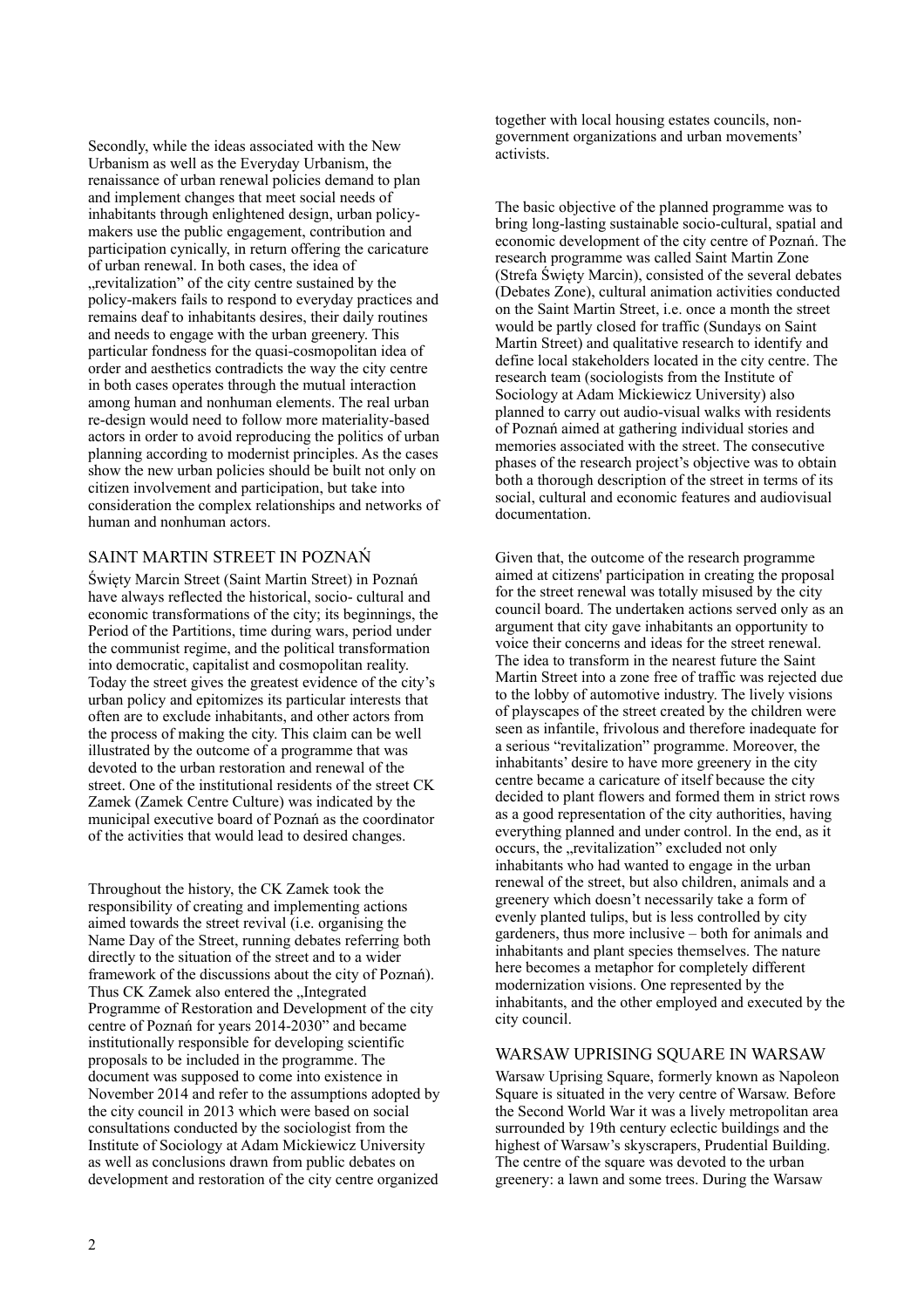Uprising the square was entirely destroyed. Rebuilt after the war, it lost its metropolitan character: eclectic housing was replaced by crude modernist buildings devoted to governmental institutions, such as the National Bank. The central area, formerly inhabited by trees and plants, was covered by concrete and transformed into a parking place.

Few years ago when a street adherent to the square became a construction site for a second line of the subway system, the city authorities have planned a modernization of the area under a name of "revitalization". The revitalization plan included liquidation of parking place, which, in turn, was to become a metropolitan square used by the pedestrians. But instead of bringing the lawn back, the concrete was replaced by a new one. The new plan didn't include planting new trees – instead, it involved placing huge, over-scaled, colorful pots for small trees which have been distributed around the square. The square has not been the only place where potted plants have replaced plants growing in the soil. This solution has become more and more popular because it's cheaper than planting new trees, effortless and – last but not least – it provides more parking places at the pavements.

The commentators from a local daily newspaper have interpreted the emergence of the potted plants as a cynical gesture of the city authorities known from their modernizing agenda which privileges the infrastructure for private cars above public transport and facilities for the pedestrians. The city hall – writes a journalist from "Gazeta Wyborcza", a leading Polish daily newspaper – knows that every felling of trees receives an immediate response from the part of the public opinion, urban activists and local media. At the same time, it is aware that many inhabitants, that is voters, still commute by cars so they would appreciate as much parking space as possible. City authorities claim that the pots are temporary solution, as they plan to build an underground parking place below the square.

Nevertheless, the pots concept spread to the adjacent Świętokrzyska Street, opened after two years of the construction of the subway line. One of the most important streets in the very centre of Warsaw, formerly full of trees, has been devoid of the greenery and furnished with another set of potted plants. This time the official explanation mentions a conflict between trees' roots and underground wires. This discourse resembles the old good division between nature and culture where, surprisingly, the nature becomes a threat to the culture which is being presented as fragile and vulnerable. As a result, it requires protection from the "unpredictable" nature. So the only solution is to tame and control the "nature" by putting it in the pots and transforming it into a commodity and an element of "culture". Moreover, the greenery protection discourse of public opinion and local activists is being imperceptibly covered by the discourse of the nature vs. culture conflict where the one which needs protection is not greenery but subway system wires.

## **CONCLUSION**

A possible way to approach the presented cases of conflicts organized around city planning demands, first of all, an identification of the protagonists of the conflicts. These are human, but also – especially in these cases – non-human actors (plants and objects, such as pots) whose agency can not be overemphasized. A comprehensive analysis of the conflict could be carried out, as we suggest, by an application of the

 "mapping controversies" methodology proposed by Albena Yaneva. It allows to capture complex interrelations between different actors within the agonistic space of a city and show different tensions which eventually lead to the conflicts. A closer look at both cases shows that the conflict lies at the intersection between a particular idea of modernization and the diffused interests of city activists, pedestrians and – last but not least – plants and animals. In Warsaw case, the city gains a new non-human actor – a pot, which plays a role of a trigger of a conflict between the advocates of the green city and the city hall. This version of modernization as it appears, is deeply rooted in the 20th century concept of a progress as a way of breaking away from nature towards technology. The nature, in this case, becomes a commodity, an object which can be designed, moved and removed. It has ceased to be literally connected with the soil – when put in pots and placed on the pavement, it loses its organicity. When the urban greenery is no longer assigned to a particular public space, it is not a common good anymore, it starts to be the city's property, an element of an urban landscape which can be easily manipulated. This situation has also a legal implication – as an object owned by the city, a potted plant is not protected by the law of greenery protection. The same happens when it takes a form of a carefully designed flowerbed of tulips. Finally, potted plants and flowerbeds can hardly become any habitats for animals, such as birds, small mammals or even insects. In other words, given examples focus several conflicts: between pedestrians and car owners, between city authorities and advocates of the urban greenery (local media, activists, etc.), as well as between the nature and city politics.

The actor-network theory approach, as presented in the methodology of mapping controversies, reveals that the conflict lies not between the local authorities and inhabitants, as is usually presented. The careful look at both cases shows that the epicentres of conflicts are multiple and placed in different positions. If we take the agency of non-human actors (wires, pots, plants, etc.) into consideration, we see that the conflict may lie between wires and plants, between cars and trees, etc., not only between the city hall and pedestrians. As a result, any form of subversion, not to mention resistance, is difficult if not impossible. There are no clearly defined parts of the conflicts, as it were in the